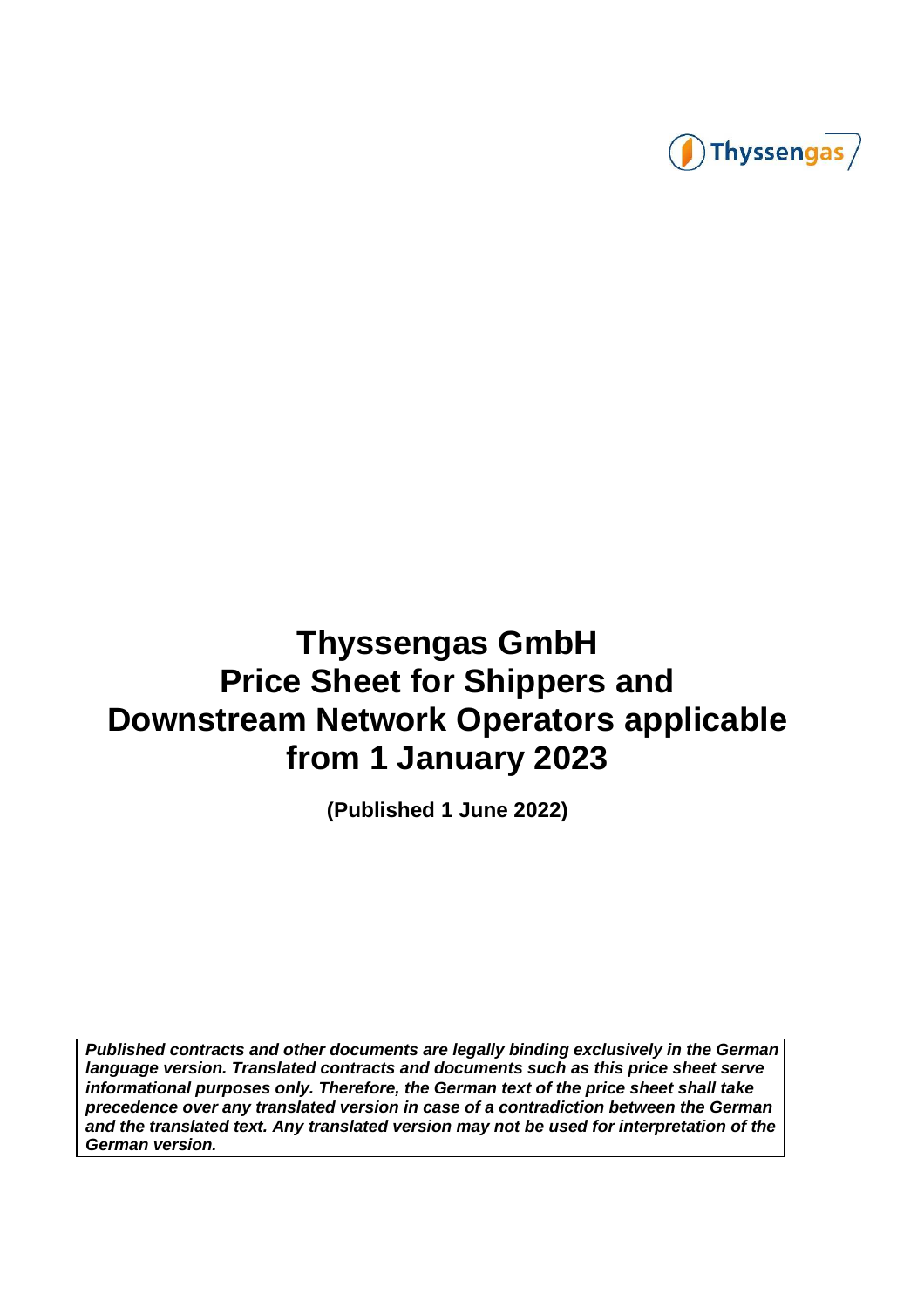

This Price Sheet is an essential part of the General Terms and Conditions of Entry and Exit Contract (Entry-Exit-System) of Thyssengas as amended ("EAV") as well as an essential part of the internal order according to §§ 11 ff. of the Cooperation Agreement between Operators of Gas Networks in Germany as amended ("KoV").

This Price Sheet implements inter alia the decisions of the Federal Network Agency

- regarding the regular decision on the reference price methodology as well as further points mentioned in Art. 26 par. 1 of Commission Regulation (EU) 2017/460 with respect to all transmission system operators (REGENT 2021, BK9-19/610 of 11 September 2020),
- regarding the determination of the level of multipliers, the determination of a discount at entry points at LNG terminals as well as at entry and exit points of infrastructures being built to end the isolation of member states regarding their gas network and the determination of the level of discounts for interruptible standard capacity products at all interconnection points for the calendar year 2023 (MARGIT 2023, BK9-21/612) and
- regarding requirements for conversion of annual demand charges to demand charges for capacity rights for periods of less than a year and requirements for proper determination of transportation tariffs in accordance with § 15 Abs. 2 to 7 GasNEV (BEATE 2.0, BK9-18/608 of 29 March 2019 and BK9-20/608 of 16 October 2020).

Due to regulatory requirements (decisions REGENT (BK9-18/611-NCG) and AMELIE (BK9- 18/607)), transportation tariffs are calculated as a so-called postage stamp since 1 January 2020. The regulatory requirements REGENT and AMELIE have been appealed by third parties. The Higher Regional Court OLG Düsseldorf dismissed the appeals on 16 September 2020. The complainants have appealed to the Federal Court of Justice (BGH) against the decision of the Higher Regional Court OLG Düsseldorf.

In addition, the Federal Network Agency issued two new decisions REGENT 2021 (BK9- 19/610) and AMELIE 2021 (BK9-19/607) for the merged German entry-exit-system Trading Hub Europe ("THE"). These decisions have been appealed by third parties, too.

As a result of possible legal disputes, the regulatory requirements could be changed and thus the transportation tariffs could be increased both for the future and retroactively. Therefore, Thyssengas reserves the right to amend the transportation tariffs based on legal/

**This document is non-binding and for information purposes only.** 2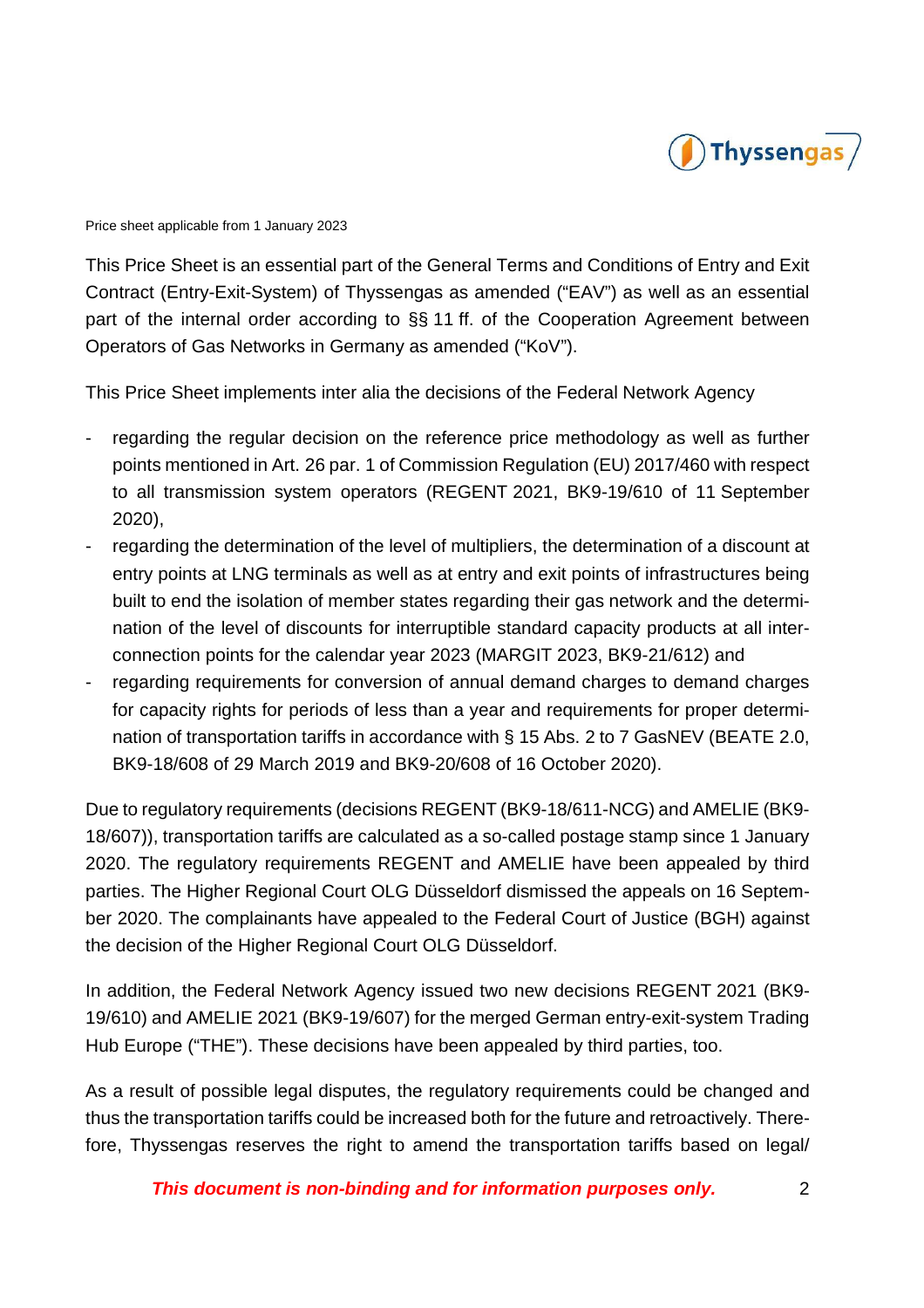

regulatory decisions on short notice. In addition, Thyssengas reserves the right to request the difference between the transportation tariff paid by the shipper and the new transportation tariff established on the basis of a legal/ regulatory decision.

This Price Sheet is valid for capacity bookings of shippers and internal orders of downstream network operators as of 1 January 2022 and fully replaces all previously published Price Sheets.

# **1. Transportation tariffs for firm and interruptible capacities**

#### **1.1 Base tariffs**

The base tariffs in  $\epsilon/(kWh/h)/y$  to be paid for firm freely allocable capacities ("FZK") and conditional firm freely allocable capacities ("bFZK") for all physical and virtual entry and exit points at cross-border interconnection points (GÜP) are shown in the following table:

|                                          | Tariff in €/(kWh/h)/y |
|------------------------------------------|-----------------------|
| FZK at entry/ exit point GÜP             | 4.8200                |
| bFZK load-dependent at entry point GÜP   | 4.3380                |
| bFZK <sub>temp1</sub> at entry point GÜP | 4.2416                |

The virtual entry and exit point VIP TTF-THE-L contains available capacity of the IPs Oude Statenzijl and Bunde-West of Gastransport Nord GmbH, Oude Statenzijl-L of Gasunie Deutschland GmbH, Elten, Tegelen and Vreden of Open Grid Europe GmbH, Haanrade and Zevenaar of Thyssengas GmbH.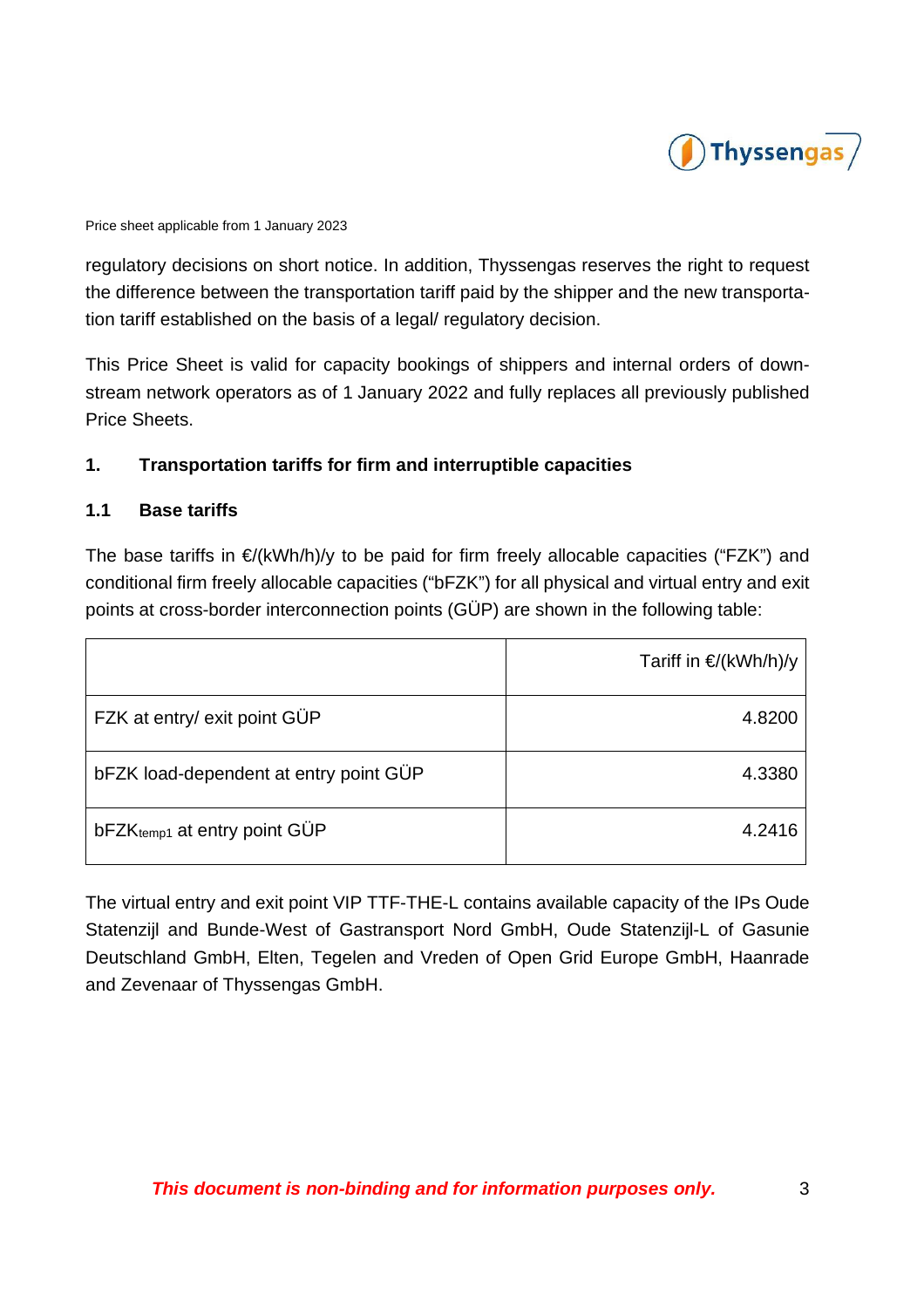

The base tariffs for exit points to end-consumers (NAP) and downstream network operators (NKP) will be published later at due date.

The base tariffs in  $E/KWh/h)/v$  to be paid for all entry and exit points at gas storages are shown in the following table:

|                                                       | Tariff in €/(kWh/h)/y     |                       |
|-------------------------------------------------------|---------------------------|-----------------------|
|                                                       | discounted <sup>*</sup> ) | non-<br>discounted**) |
| FZK at entry/ exit point gas storage                  | 1.2050                    | 4.8200                |
| $bFZK_{temp1}$ at entry point gas storage***)         | 1.0604                    | 4.2416                |
| bFZK <sub>temp2</sub> at entry point gas storage****) | 0.9881                    | 3.9524                |

- \*) The discount for discounted capacity at the gas storages Jemgum and Nüttermoor (both EWE Gasspeicher) and Kalle (innogy Gas Storage NWE) is granted to the shipper only if and as long as the gas storage operator proves to Thyssengas its compliance with the requirements as set out under tenor 2 of REGENT 2021.
- \*\*) Non-discounted capacity pursuant to § 7 para. 7 EAV is only bookable at the gas storages Jemgum and Nüttermoor (EWE Gasspeicher). At gas storage Kalle (innogy Gas Storage NWE) non-discounted capacity is not bookable as long as the storage operator precludes a transfer of gas volumes between the market of the Netherlands and the market area Trading Hub Europe in the storage.
- \*\*\*) This product is offered at the entry points Leer Mooräcker 3 (700096 Jemgum I UGS-E) and Leer -Mooräcker - 1 (700096 Nüttermoor H UGS-E).
- \*\*\*\*) This product is offered at the entry points Epe III (UGS-E), Gronau Epe 11 (UGS-E) and Gronau -Epe - 13 (UGS-E) as well as at the entry zone Epe/Xanten I (UGS-E).

The respective base tariff for all entry and exit points (except for NKP) is to be multiplied with one of the following multiplier depending on the booking period:

- − Multiplier 2.0 for a booking period of 1 to 24 hours (within-day product),
- − Multiplier 1.4 for a booking period of 1 to 27 days (daily product),
- − Multiplier 1.25 for a booking period of 28 to 89 days (monthly product),
- − Multiplier 1.1 for a booking period of 90 to 364 days (quarterly product).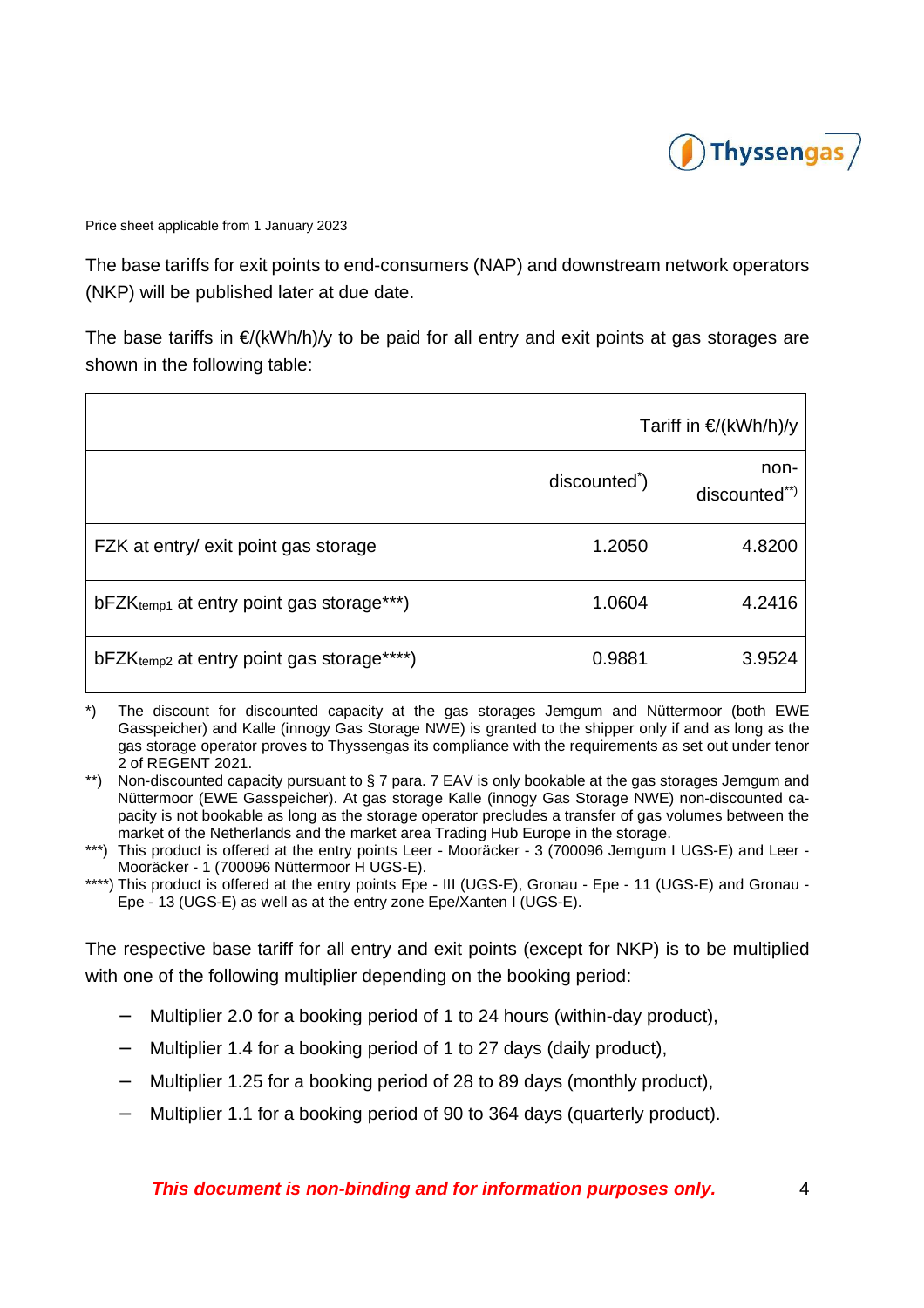

For the booking period of 365 days or more (yearly product) no multiplier will be applied.

The booking period is the period from the beginning up to the end of the provision of the booked or ordered capacity by Thyssengas.

# **1.2 Transportation tariffs for firm capacities**

The transportation tariff to be paid by shippers or downstream network operators for firm capacities is calculated as the product of

- the booked or ordered entry or exit capacity in kWh/h,
- the respective base tariff in €/(kWh/h)/y at the entry or exit point divided by 8760 in the case of a within-day product or divided by 365 in the case of a booking period of one day or more,
- the number of hours in the case of a within-day product or the number of gas days in the case of a booking period of one day or more of the respective booking period and
- the respective multiplier, if applicable.

# **1.3 Transportation tariffs for firm dynamically allocable capacities**

The transportation tariff for firm dynamically allocable capacities ("DZK") amounts

- − to 90 % of the transportation tariff applicable at the respective entry point for firm capacities according to Section 1.1 of this price sheet and
- − to 80 % of the transportation tariff applicable at the respective exit point for firm capacities according to Section 1.1 of this price sheet.

#### **1.4 Transportation tariffs for interruptible capacities**

The transportation tariff for interruptible entry and exit capacities amounts

- − at the entry and exit points Zevenaar and VIP TTF-THE-L to 89 %,
- − at the entry point Emden EMS/EPT

# **This document is non-binding and for information purposes only.** 5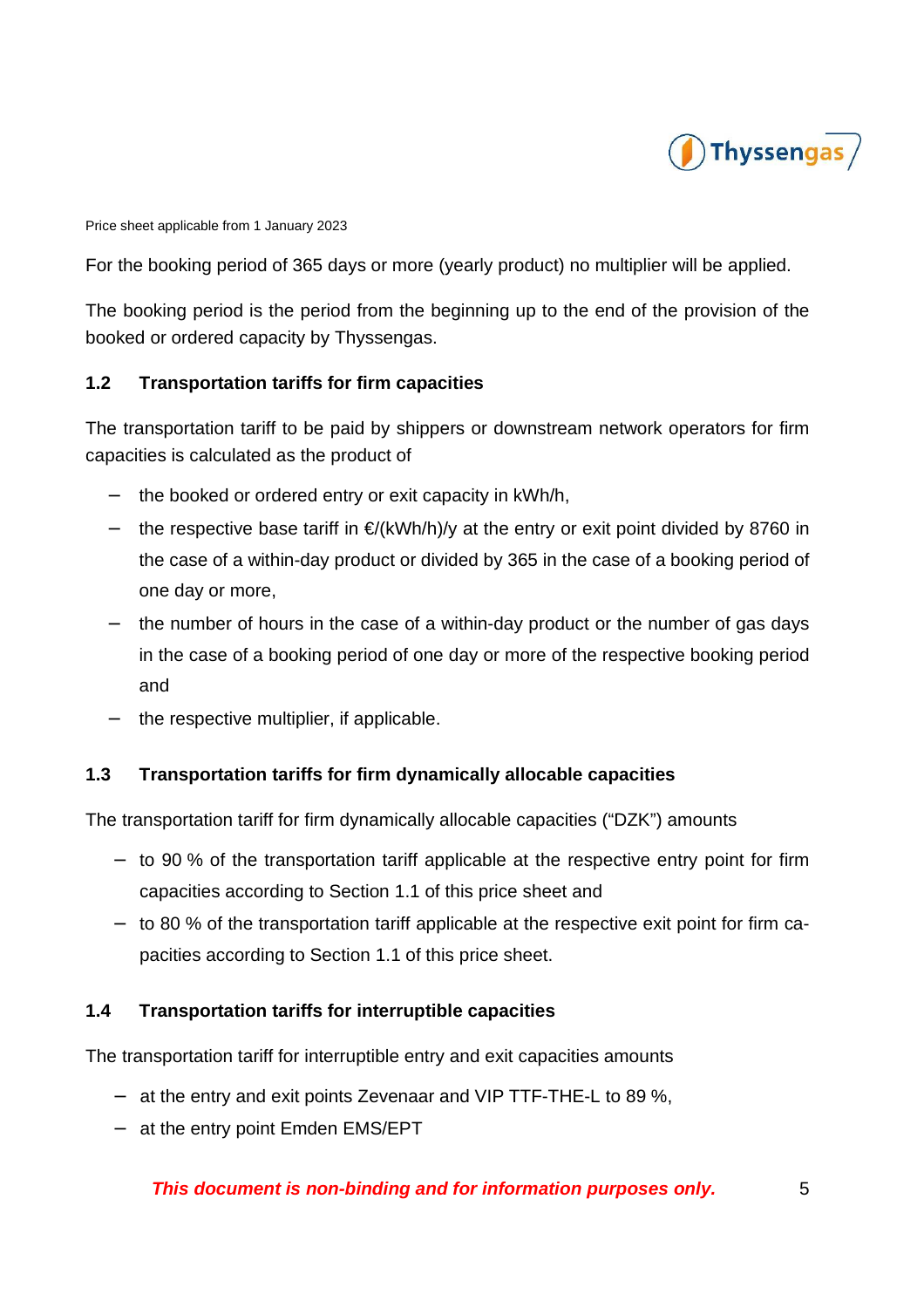

- o to 79 % in the case of a within-day, a daily, a monthly or a quarterly product,
- o to 80 % in the case of a yearly product,
- − at any other entry or exit point in the L-gas network to 90 % as well as
- − at any other entry or exit point in the H-gas network to 80 %

of the transportation tariff applicable at the respective entry or exit point for firm capacities according to Section 1.1 of this price sheet.

#### **2. Contract penalty for capacity overrun**

The contract penalty for capacity overrun according to Section 30 para. 4 EAV in conjunction with Section 6 of the Supplementary Terms and Conditions (Appendix 2 of EAV) for exceeding the booked capacity for each day of excess as well as according to § 18 para. 7 KoV for exceeding the ordered capacity for each day of excess is determined as the product of the highest hourly exceeding capacity on day the excess occurs and 4 times the base tariff at the entry or exit point concerned according to Section 1.1 of this price sheet divided by 365.

# **3. Contract penalty for conduct detrimental to the network in accordance with Section 12 para. 13, 14 EAV**

The contract penalty for conduct detrimental to the network according to Section 12 para. 14 EAV is determined as the product of the highest hourly difference between the maximum and minimum (re-)nomination of the affected gas day and 4 times the base tariff at the entry or exit point concerned according to Section 1.1 of this price sheet divided by 365.

#### **4. SLP reconciliation prices**

The monthly average settlement energy price applicable for settlement of positive/ negative reconciliation quantities for SLP customers according to Section 24 para. 3 EAV is published on the internet under www.tradinghub.eu (Publications/ Prices/ Reconciliation Price)